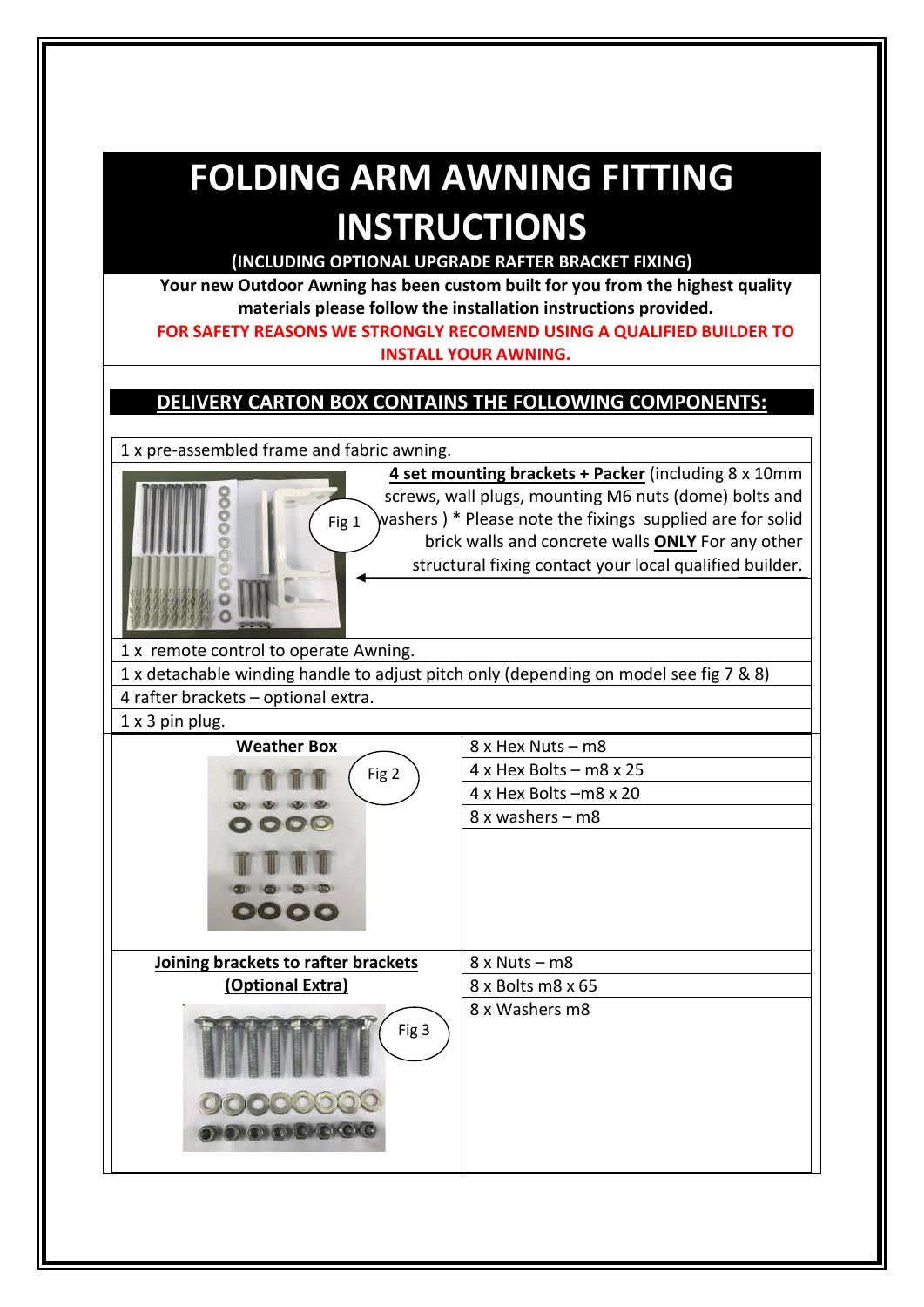#### **INSTALLATION INSTRUCTIONS**

The awning can be easily installed in about 30 minutes. For safe and easy installation of the awning, we recommend that 2 to 3 persons are required for lifting and positioning.

#### **TOOLS REQUIRED:**

Power drill

10mm Masonry drill bit Philip head screw driver or drill

Spirit level

Adjustable spanner

One near power supply connector is needed for motor or qualified electrician to hard wire or install GPO and connect blind to power.

**METHOD:** 2 x outer brackets must be installed within 100mm of the arm brackets. To prevent twisting of the awning cassette. The remaining brackets to be spread evenly along the centre of blind. Packers (supplied to be placed behind all brackets to enable weather box to be installed.

#### **STANDARD WALL FIX BRACKETS**

Determine the height the awning is required, considering the door clearances, angle of slope etc. and mark a horizontal line on the wall to the total width of awning as shown in step 1 below and making sure it is level.

#### **There must be at least 7 brick courses above bracket installation point and allow a minimum of the lintel plus three brick courses below if placing over a door/window FOLLOW STEPS BELOW FOR BRACKET POSITIONING**

**STEP 1**. Measure total width of awning without weather box and mark your horizontal line

**STEP 2**. Measure distance from outer edges to folding arm, mark these measurements on your horizontal line.

**STEP 3** Measure 100mm from folding arm mark back towards outer edge, these points mark the positions for end brackets on each side.

**STEP 4**. Space other 2 brackets evenly for central support.

Brackets must be firmly fixed to the wall using the screws and wall plugs provided ( Fig 1) but only for brick or concrete walls. Use spirit level to make sure the fixings are completely level.



#### **IMPORTANT!**

The fixings supplied are for brick walls and concrete walls **only.** For any other structural fixing contact your local qualified builder or hardware store for recommended fixings.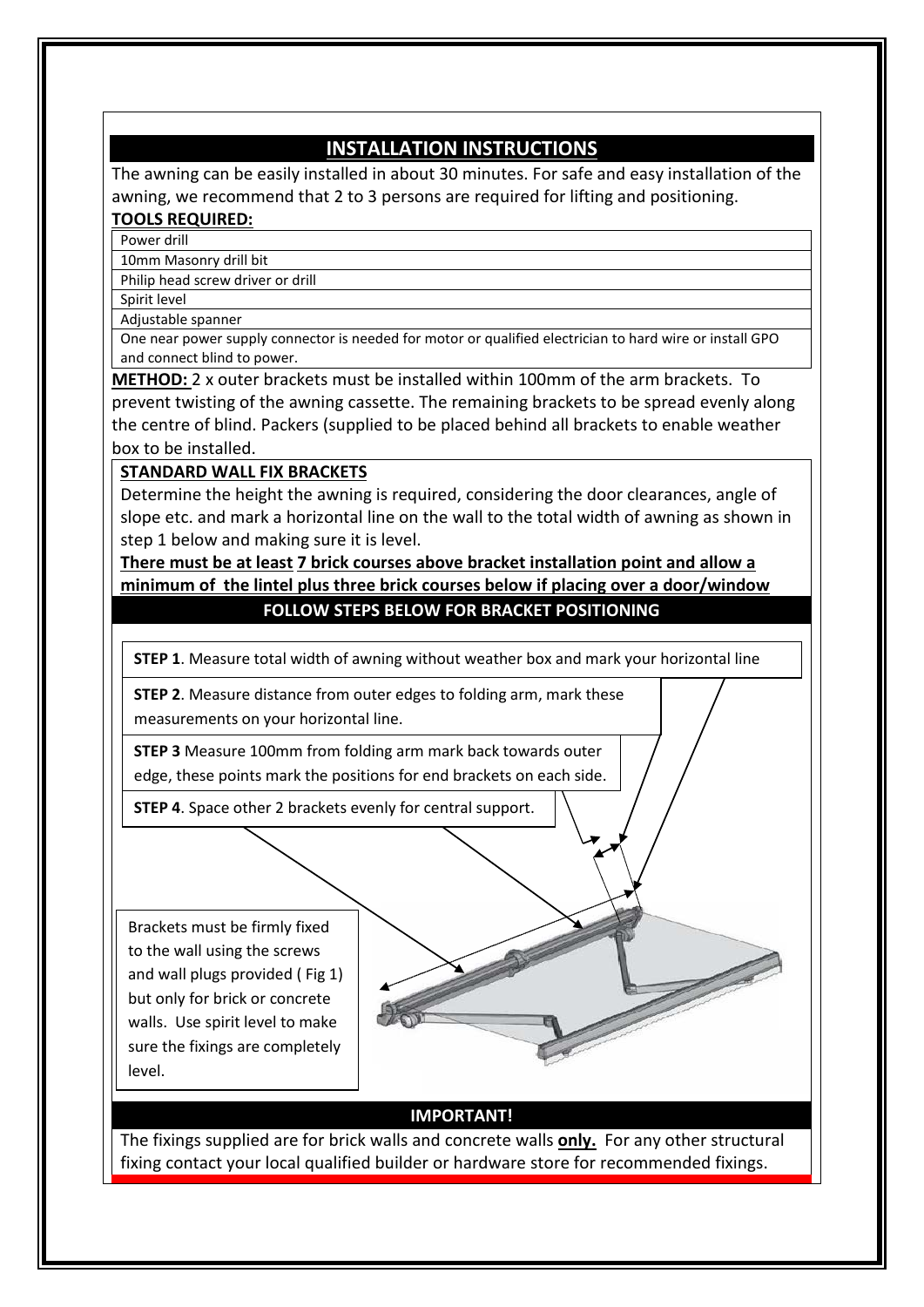

Fixings for rafter bracket to rafter are not supplied Recomend :- 12mm Bolts 70mm – 90mm Long with nuts & washers to match.

#### **RAFTER BRACKET FIXING (OPTIONAL EXTRA)**

Where wall height is an issue rafter brackets should be installed as an alternative fixing point. Custom Rafter brackets are available from supplier as an optional extra. If your installation requires a rafter bracket use bolts (fig 3) to attach the awning brackets to the rafter brackets.

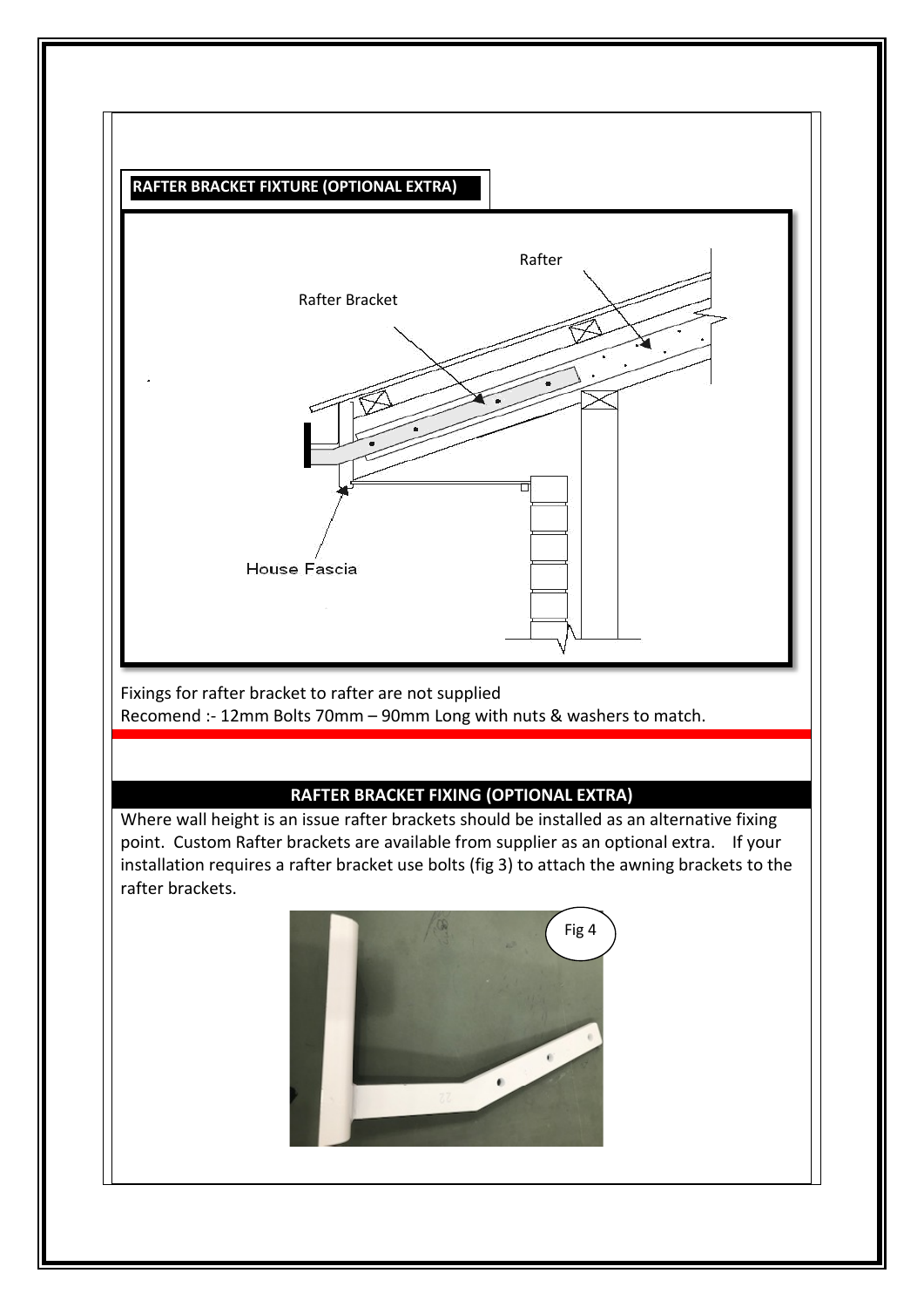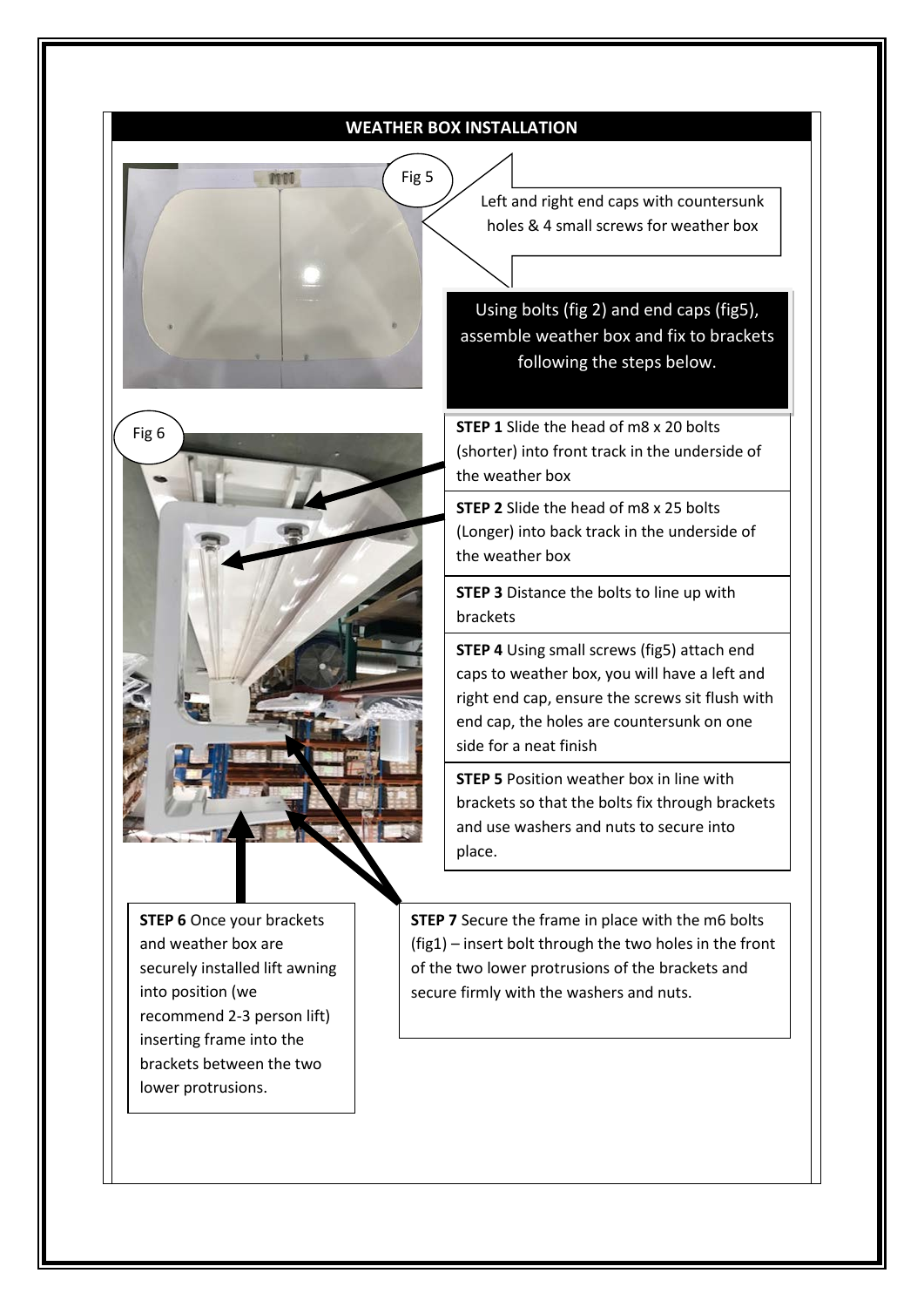The angle of the slope can be adjusted using the crank handle or adjustment bolt (depending on which model you have)



BOLT ADJUSTMENT **FOLLOW CRANK HANDLE ADJUSTMENT** 

# Please refer to motor set up guide to set awning limits

#### **GENERAL CARE AND PRECAUTIONS**

The awnings are constructed from weather resistant powder coated metal and hardwearing polyester fabric, and designed for many years service. The awnings can be easily washed or sponged down, but should not be left for prolonged periods.

The awnings are intended to provide shade from direct sunlight, not as protection from the harsher elements such as rain and wind, and should be retracted in such conditions or when not in use in case the weather should change for the worse, such as the wind power exceeds 5 grade.

You should check–up the settled parts after using for a period of time , it requires all settled parts are fastened well

The awnings can be easily removed from the brackets for winter storage.

**Your blind is now installed and ready. We hope it brings you and your home many years of great functionality and beauty. We thank you for your purchase**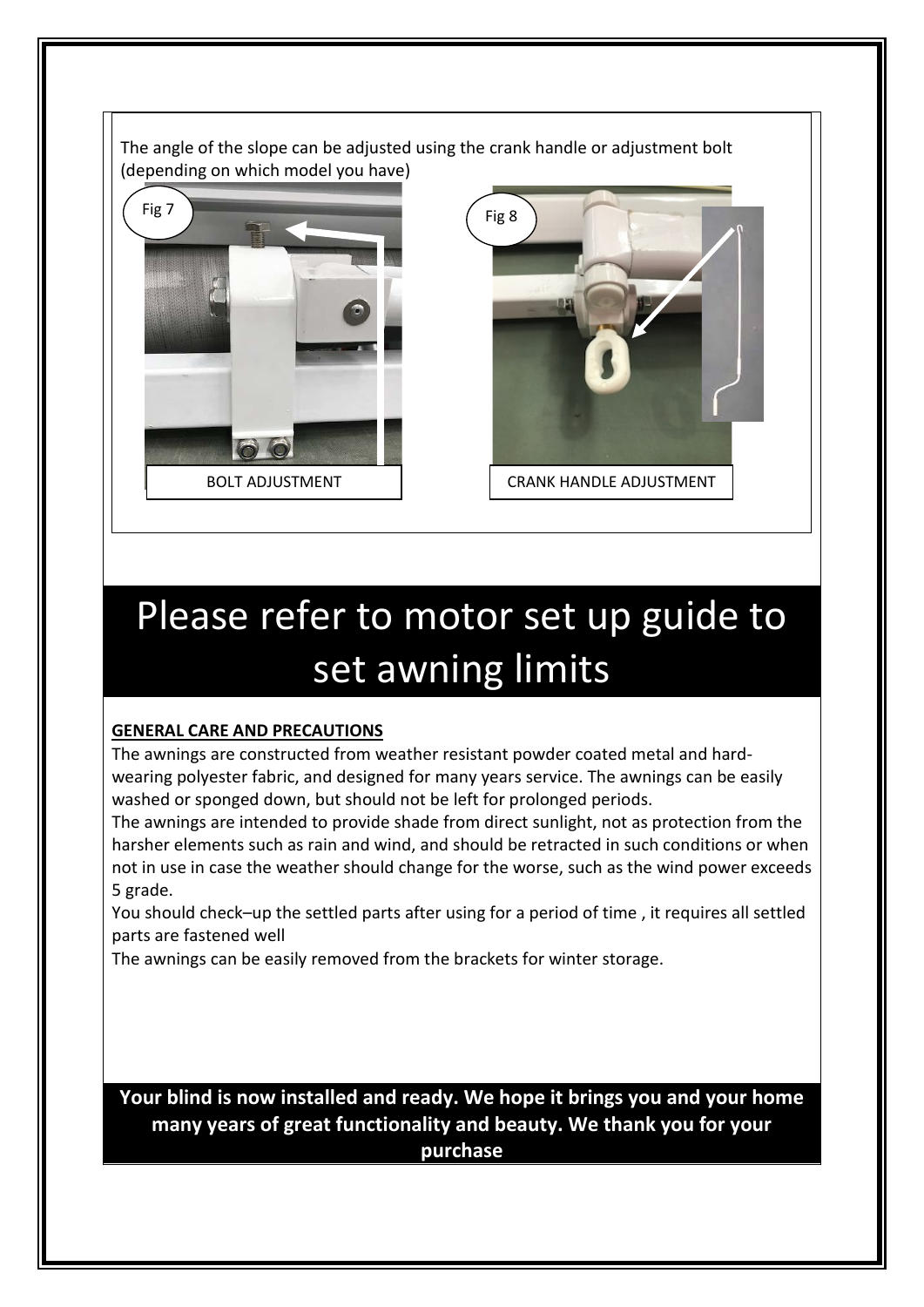# **IMPORTANT INFORMATION**

### **WARNING**

## **STRUCTURAL HAZARD**

**Installation instructions:** WE STRONGLY RECOMEND THAT AWNINGS **ARE INSTALLED BY A PROFESSIONAL BUILDER.**

**EXTERNAL BLINDS CAN BECOME A STRUCTURAL HAZARD IF NOT INSTALLED PROPERLY AND COULD RESULT IN PROPERTY DAMAGE, INJURY OR EVEN DEATH.**

**IT IS IMPERATIVE THAT BLINDS ARE FIXED SECURELY WITH THE CORRECT FIXINGS.**

**YOUR AWNINGS ARE SUPPLIED WITH STANDARD FIXIINGS FOR SOLID BRICK AND CONCRETE WALLS. ANY OTHER STRUCURES MUST BE FIXED WITH ALTERNATIVE SAFE FIXING METHODS SEE YOUR BUILDING SPECIALIST.**

**FOLDING ARM AWNINGS ARE DESIGNED FOR SUN SHADE ONLY AND MUST BE FULLY RETRACTED WHEN NOT IN USE AND IN WINDY CONDITIONS.** 

# 'WARNING: STRUCTURAL HAZARD